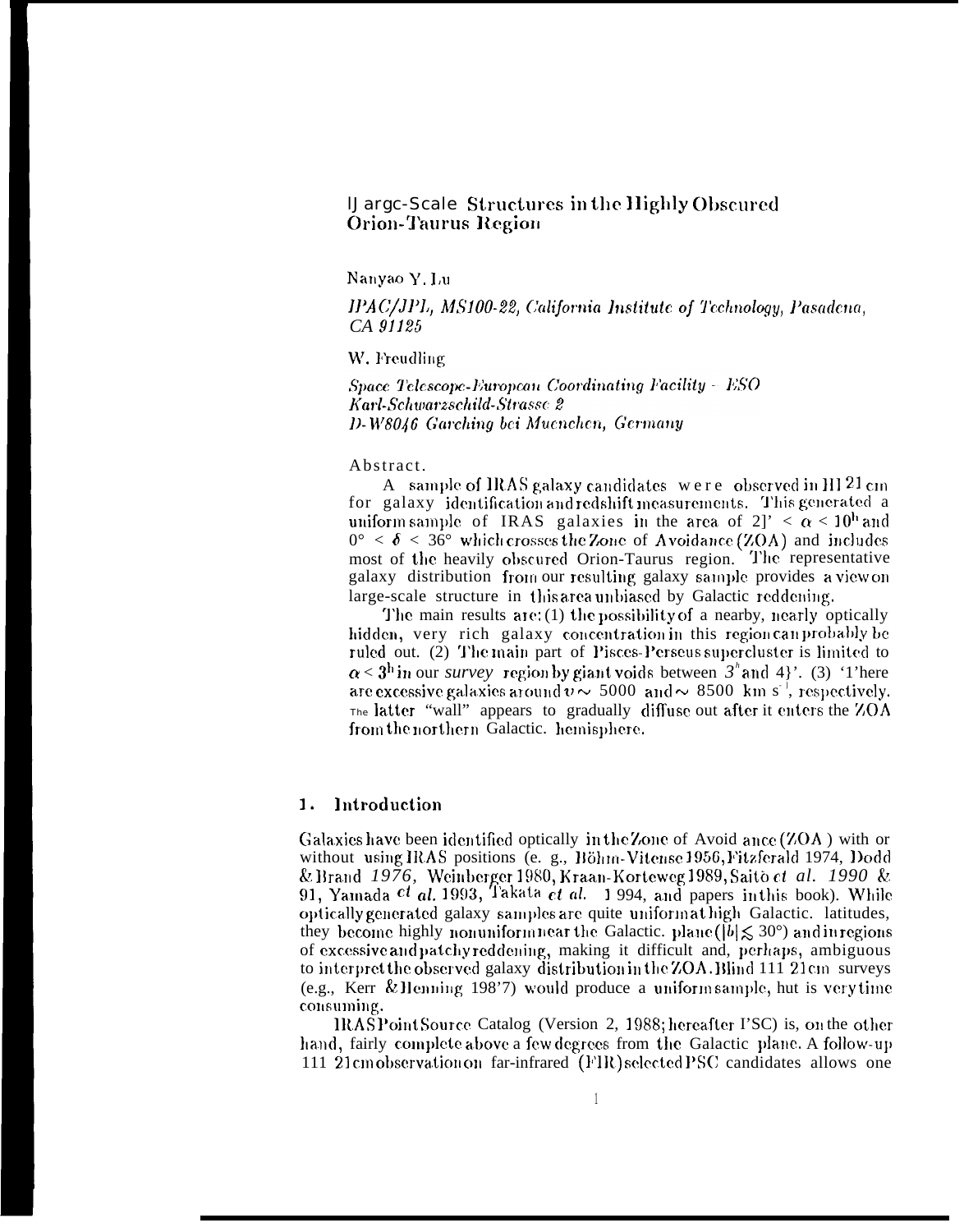# TABLE 1. Infrared Selection Crteria

Parameter

Criteria

| PSC flux density at $100 \mu m$ :  | $1.5 \leq i(loo) \leq 8$ Jy            |
|------------------------------------|----------------------------------------|
| PSC flux quality at $100 \mu m$ :  | moderate or high                       |
| I'SC! flux density ratios:         | f(25)/f(100) < 0.50                    |
|                                    | $f(12)/f(100)$ < 0.1'7                 |
|                                    | 1.13< $f(100)/f(60)$ < 4.00            |
| PSC correlation coefficients (CC): | $CC(60) \ge 0.98$ ; $CC(100) \ge 0.98$ |

 $f(x)$  is the PSC flux density at  $x \mu m$ , with  $x = 12, 25, 60$  or 100.

to generate a galaxy sample which is free from Galactic extinction  $(Lu \, et \, al,$ 1990) and the resulting galaxy sample offers an unbiased view of the large-scale structure in and across the ZOA.

We have applied the above extillction-free approach to the region bounded by 2]'  $< \alpha < 10$ ]' and  $0^{\circ} < \delta < 36^{\circ}$ . The part of the region with  $b < 0^{\circ}$ , which contains most of the highly obscured Orion-Taurus region, is of several interests: (i) The region was always masked out by previous redshift surveys; (ii) The "local velocity anomaly" of the Local Group is pointing in (or near) this region (Faber & Burstein 1988), a possible hint for a (unknown) nearby rich galaxy concentration in this region; (iii) The main part of Pisces-Perseus (hereafter PP) supercluster is limited to  $\alpha < 3$ ' in optics) in this region. Despite extensive studies on the PP region  $(e.g.,\text{Haynes} \& Giovanni 1988)$ , no specific redshift survey has been done in the current region to see if the main part of the PP supercluster extends to  $\alpha > 3^h$ . (iv) The "Great Wall" (Geller & Huchra 1989) optically "disappears" in the ZOA from the northern Galactic hemisphere. It is important to see if it ends there or extends to the Orion-Taurus region, in order to better determine the characteristic length of this largest known coherent structure. The part of our survey region with  $b \ge 1$  00 which has much less obscuration, was selected for the purpose of some statistical comparison.

### 2. The Sample Selection and Observations

#### $2.1.$ The Sample. Selection

In heavily obscured regions, Galactic source density in the PSC is also high. Following Lu *et al.* (1990), we use a set of selection criteria, given in 'J'able 1, which screens out more than 75% Galactic sources, while still includes more than 50% IRAS galaxies (Lu ct al. 1990; also see Meurs in this book). Applying our criteria to (optically) cataloged galaxies in the PSC at high Galactic latitudes, we indeed selected at least 50% at all redshifts. The adopted limiting flux density of 1.5 Jy at 100 $\mu$ m is equivalent to about 0.7 Jy at 60 $\mu$ m.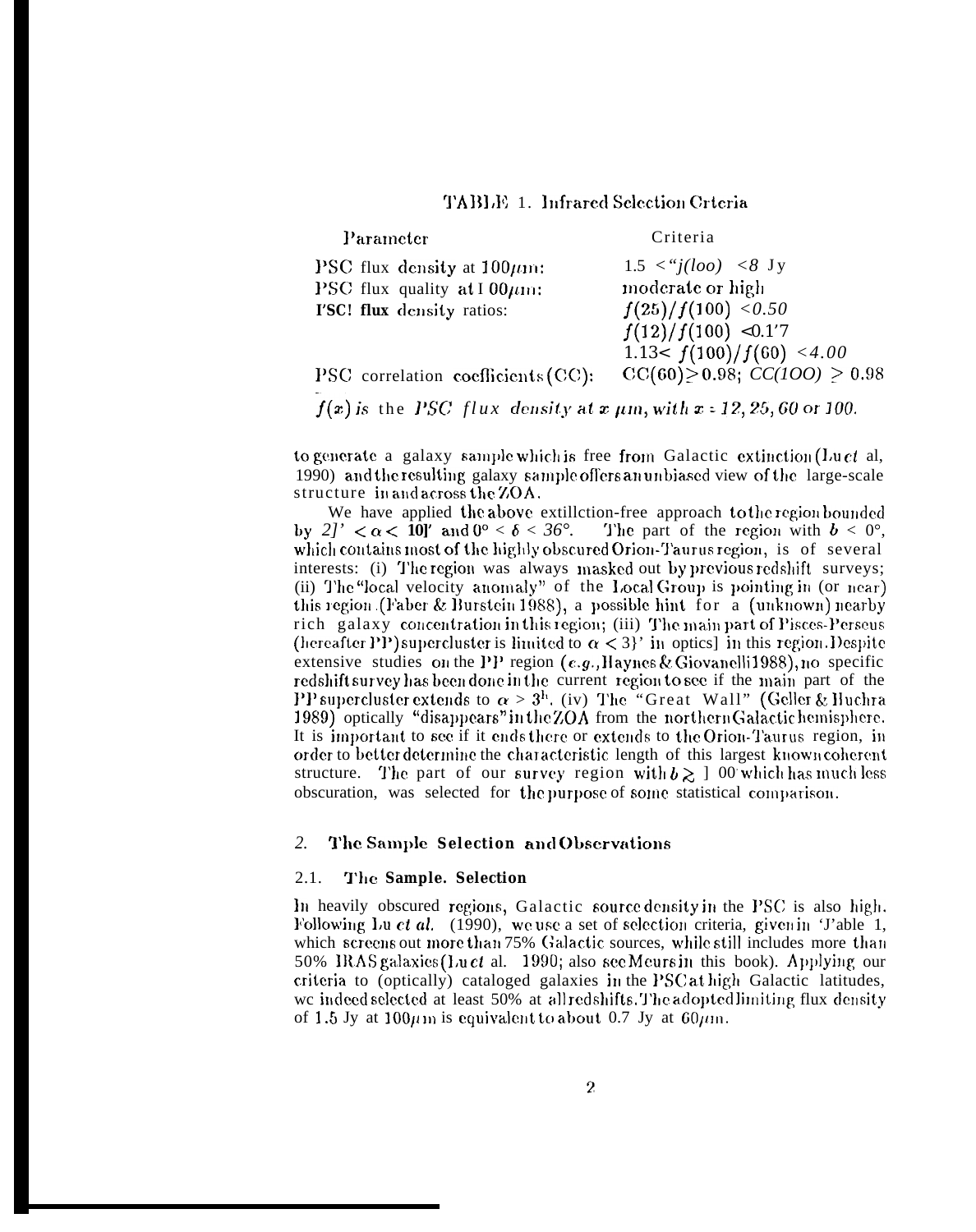

Plot showing our survey completeness along Galactic latitude Figure 1.

#### $2.2.$ **Observations**

The selected sample of 876 sources can be divided into three parts: (i)  $462$  (53%) "cataloged galaxies", namely, those noted in PSC to be associated with one or more optical galaxy catalogs; (ii)  $47(5\%)$  "Galactic sources" (as marked in the I'SC); and (iii) 367 (42%) pure IRAS sources. Our main observational goal is to obset vc every source in parts (ii) and (iii), which were not known to be a galaxy to us by the time of our actual observations. To this end, we scare hed literature for identified galaxies in our sample. Both optical and radio identifications were accepted.

The 21 cm observations were made with the 305m radio telescope of the Arecibo Observatory, A candidate source was usually first observed for the lowvelocity range  $(-400 \text{ to } 8200 \text{ km s}^1)$ . If no galaxy signal was detected, another spectrum was taken for the high-velocity range  $(7800$  to 16, 400 km s<sup>-1</sup>). Each resulting spectrum has a velocity resolution of  $\sim 16 \text{ km s}^3$  and a typical rms noise of 1.4 mJy (after Hanning smoothing). The HI 21cm survey of Luct al.  $(1990)$ , with a velocity coverage up to 9000 km S-l, is technically very similar to the current one, but mainly limited to  $|b| < 16^{\circ}$ , It was therefore integrated to our observations over the low-velocity range.

#### 3. Results

#### $3.1.$ **Survey Completeness**

Our survey completeness up to some heliocentric velocity,  $v_h$ , in our sample can be defined as the number percentage of those sample sources which are either known to be galaxies or observed (up to  $v_h$ ) in one of the above mentioned HI surveys. Figure 1 shows the distribution of our sample sources along Galactic latitude (the thick solid line). The distribution of those sample sources which arc either known to be galaxies or observed over our low  $(\text{low } + \text{high})$  velocity coverage is shown by the thin solid (dotted) line in Fig. 3. Therefore, our survey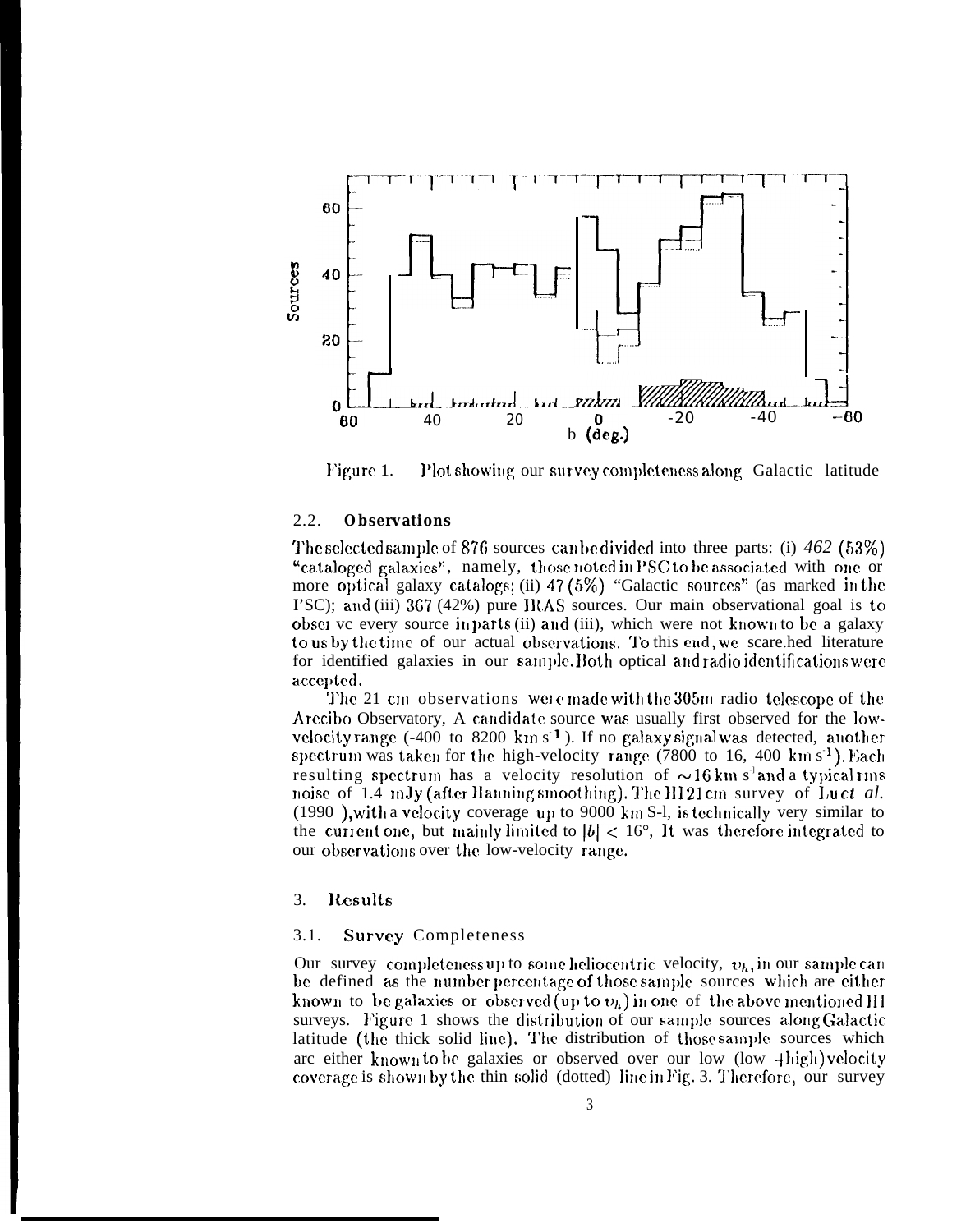

Distribution of Sample Galaxies in Equatorial Coordinates Figure 2.

is nearly complete up to  $\sim 16,000 \text{ km s}^3$  for  $|b| > 10^\circ$ . For  $|b| < 10^\circ$ , the completeness is somewhat lower, but up to 8000 km  $s<sup>1</sup>$ , we arc more than 80% complete down to  $|b|=5^{\circ}$ . The hatched histogram is the distributions of known "non-galaxies" up to our limiting velocity of  $16,000 \text{ km s}^{-1}$ , which comprise less than 15% percent of our sample at  $b \le -10^{\circ}$  and less than 6% at  $b > 10^{\circ}$ .

Our 111 detections should be quite complete up to  $v_h \approx 8000 \text{ km s}^2$  (Luct 1990), At higher velocities, we may lose some galaxies with low HI flux  $a1.$ density in face-c)n position.

#### Results 4.

#### **Overall Galaxy Distribution**  $4.1.$

The sky distribution of all 7]7 known galaxies is shown in Figure 2, where we have symbolically differentiate the cataloged galaxies (filled squares) from the pure IRAS galaxies (opensquares). The percentages of pure IRAS galaxies in four equal-area bins along R.A. arc, respectively, 33% (for  $2<sup>h</sup>$  - 4<sup>h</sup>), 53%, 43%, and 20%. The variation of this ratio should mainly reflect the pattern of the variation of Galactic extinction  $A_v$ . AU is quite small for the last bin of 8}'  $\alpha$  < 10<sup>h</sup> (Burstein & Heiles 1 982), the difference between pure and cataloged IRAS galaxies there reflects largely the true selection effect. As we shall see in Figure 4, the majority of pure IRAS galaxies (27 out of 29) in this R.A. bin are at velocities higher than 8000 km s<sup>1</sup>, while most of the cataloged galaxies are below 10,000 kms<sup>-1</sup>, These results show: (i) existing all-sky optical galaxy catalogs could be  $33\%$  (=  $53\%$  -  $20\%$ ) incomplete in Orion Taurus region, (ii) in regions of small Galactic extinction, our selection dots not select many optically unknown galaxies below 8000 km s<sup>1</sup>.

83% (594) of the identified galaxies have heliocentric velocities  $v_h$  available to us. We reduced  $v_h$  to  $v_c$ , the velocity with respect to the centroid of the Local Group, using  $v_c = v_h + 300 \sin(l) \cos(b)$  (km S<sup>-1</sup>) where l and b are Galactic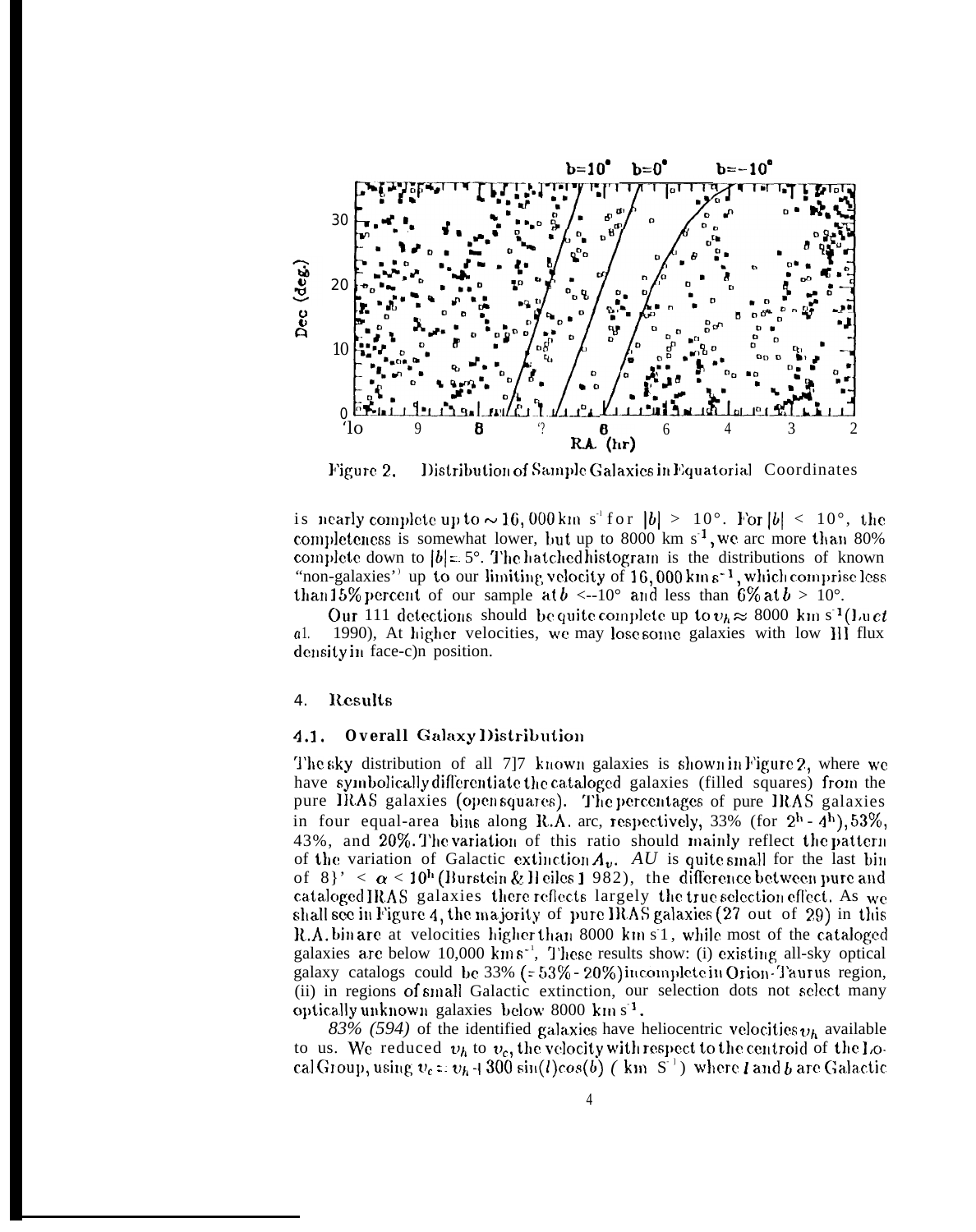

Figure 3. Redshift distribution of our sample galaxies.

longitude and latitudes, respectively. Figure  $\beta$  shows the overall distributions of  $v_c$ up to 16,000 kms<sup>-1</sup>forsample galaxies. For a comparison, a sample selected with  $f(60) > 0.7$  Jy (see § 2.1.) from a uniformly distributed galaxy population characterized by one of the available  $60 \mu m$  luminosity functions (e. g., Yahil  $et$ al. 1991) would have a redshift distribution which peaks around 4000 km S-l. The overall pattern in Figure  $3$  can be characterized by two "valleys" (or voids) and two '(peaks", superposed on the underlying smooth distribution. The two apparent voids are one below  $\sim 4000 \text{ km s}^{-1}$  and one around  $\sim 7000 \text{ km s}^{-1}$ . The first peak has a factor of  $\sim 2$  overdensity at  $\sim 5000 \text{ km s}^{-1}$ . Galaxy concentrations around this velocity were also observed in various directions in and around our survey region (e.g., Focardi, Marano, & Vettolani 1984; Hayschildt 1987; Dow *ct al.* 1988; Haynes & Giovanelli 1988; Maurogordato 1991; Giovanelli & Haynes 1993; Takata *et al.* 1994; Seeberger, Huchtmeier & Weinberger 1994). As shown below, this "wall" of galaxies around 5000 kms<sup>-1</sup> is due to a number of superclusters between 4000 aud  $6000 \text{ km s}^1$  and relative deficiencies of galaxies off the wall in the two voids, The secondary peak centers at about 8500 km s<sup>-</sup>], a velocity corresponding to that of the Great Wall (Geller & Huchra 1989). As we shall see below, our data suggests that the Great Wall diff'uses out in the  $7,0A$ .

### $4.2.$ **Galaxy Distribution Over Smaller Scales**

Galaxy distributions over scales much smaller than our survey scale can be visually illustrated by the cone diagrams in Figure 4, where we plot  $v_c$  versus R.A. for the whole survey area (panel [a]) ant] for threw declination zones of 12 degrees each (panels [a] to [c]). We only show galaxies with  $v_c < 12$ , 000 km S-1 above whit.]1 our data appear sparse insuch cone diagrams. The area between the two dashed lines in each diagram indicates  $|b| < 5^{\circ}$ , where our observations are not quite complete yet.

A few known supm-clusters can be easily identified in Figure 4: the "head" of PP supercluster (Haynes & Giovanelli 1988) in Figure 4d ( $v_c \sim 5000$  km s<sup>-1</sup>,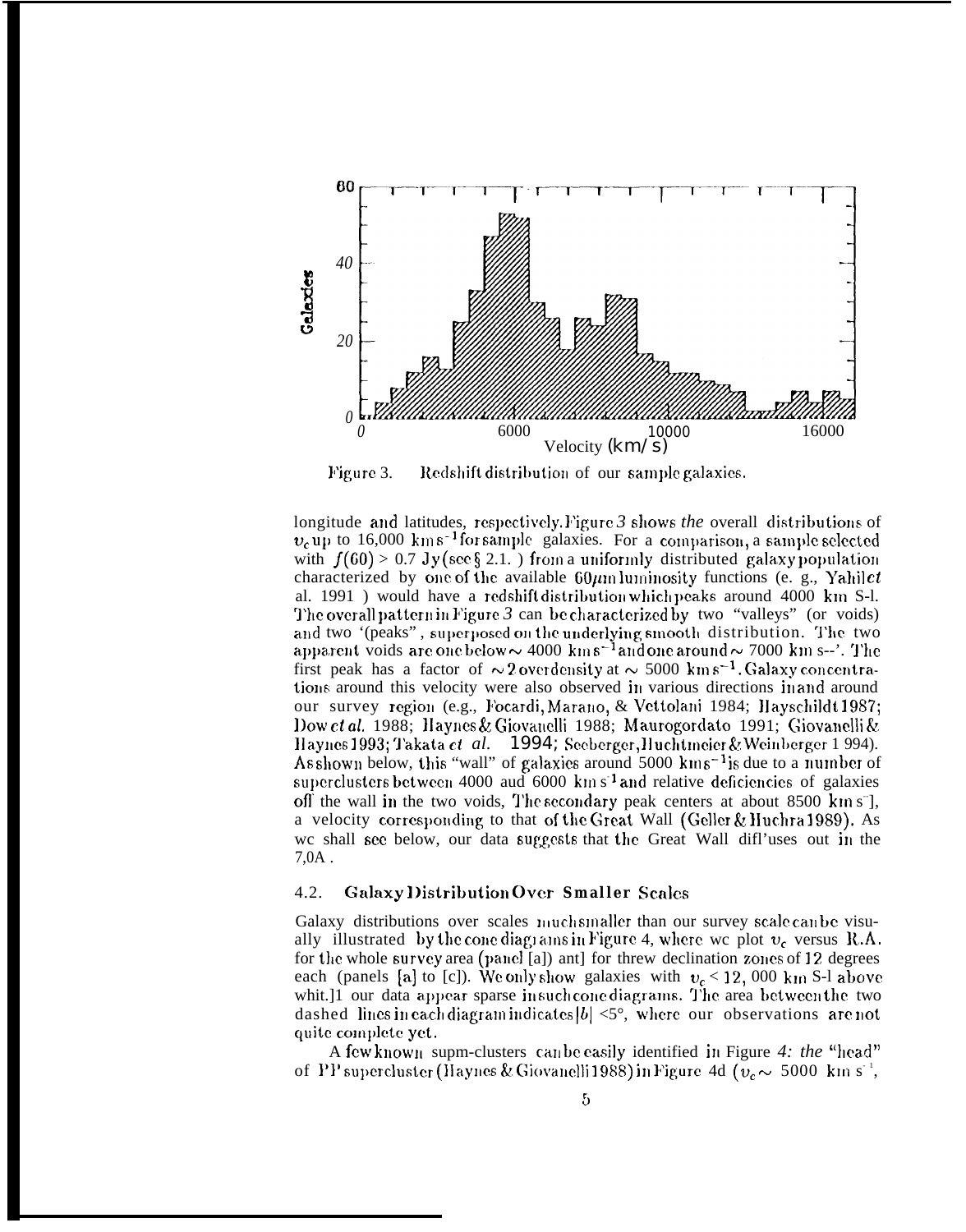

 $\boldsymbol{\mu}$ 

Figure 4. Cone dia.grains of velocity versus R.A. for various zones of declinations  $\delta$ : (a) the whole survey area, and (b)  $0^{\circ} < \delta < 1$  '2° on this page; (c)  $12^{\circ} < \delta < 24^{\circ}$ , and (d)  $24^{\circ} < \delta < 36^{\circ}011$  the next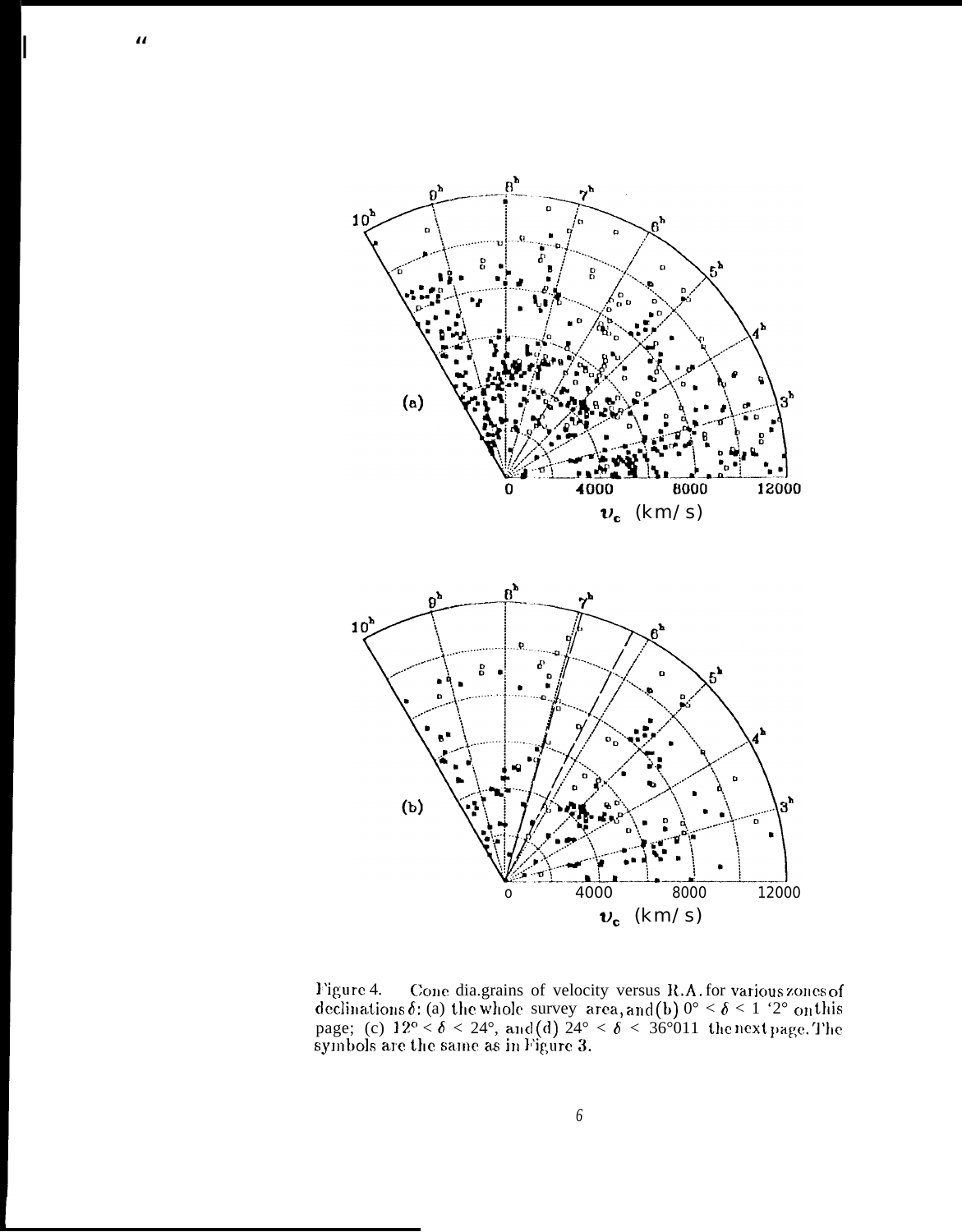

 $\hat{\mathbf{v}}$ 

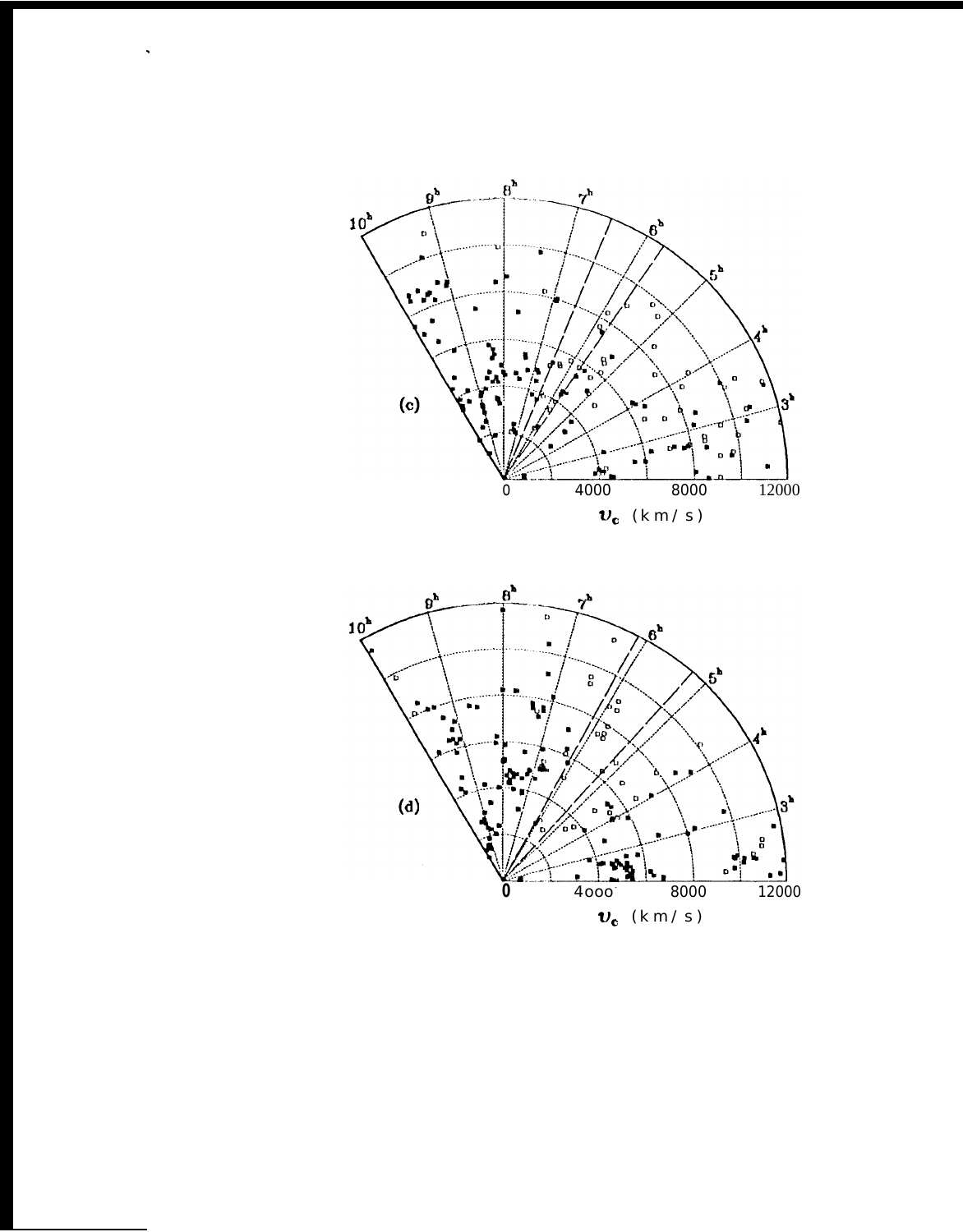'2}'  $\langle \alpha \langle 3^\circ \rangle$ , the N1600 supercluster (Saunders *et al.* 1991) in Figure 4c  $(v_c \sim 4400, \& \text{w}_b)$ , the Gemini filament (Focardi, Marano, & Vettolani 1984) in Figures 4c and 4d (4000  $\langle v_c \rangle$  = 6000,  $6^{\rm h} \langle \alpha \rangle$  s<sup>h</sup>, part of the Great Wall (Geller & Huchra 1989) in Figures 4b and 4c (8000 <  $v_c$  < 10,000,  $\alpha$  > 7<sup>h</sup>). Our statistical analysis also shows that the concentration around  $\alpha \sim 2.4^{\rm h}$  and  $v_c \sim 9100$  km s<sup>-1</sup> in Figure 4d is probably fairly high in galaxy density and that there exists a significant supercluster at  $\alpha \sim 6^{\text{h}}, \delta \sim 18^{\circ}$ , and  $v_c \sim 5800 \text{ km s}^{\text{l}}$ .

A few large voids were unambiguously identified and arc visible in these cone diagrams. A void up to  $v_c \sim 6000$  km s<sup>-1</sup>. bounded by  $3^h < \alpha < 41$ ', fills our declination range. At its lower velocity end, this void connects to a "local void''lying below  $\sim$  4000 kms<sup>-1</sup> at  $3^h \lesssim \alpha \lesssim 8^h$ ; while at the high velocity end, it connects to another large void at  $\delta \gtrsim 18^{\circ}$  with a velocity stretching out to at least 10,000 km  $s^{-1}$ . The existence of these voids clearly shows that the 1'1' supercluster does not extend to  $\alpha > 3^h$  within our survey declination range.

There is another giant void with 6000  $\leq v_c \leq 8000$  km s land  $\alpha \leq 9$ . This void is located just in front of the Great Wall and appears to extend well into the ZOA. But the galaxy density in this void apparently increases as  $R.A$ . decreases, so is the contrast between the Great Wall and its neighboring region.

#### 5. Conclsuions

Our main results, based on the extilletion-free galaxy distribution of a uniform sample of IRAS galaxies in the area of 2}' <  $\alpha$  < 10<sup>h</sup> and 0° <  $\delta$  < 36°, can be summa arized as follows: (1) Our data extended some otically known concentrations and revealed some new ones, but the possibility of a nearby, very rich supercluster can probably be ruled out in this region. (2) Several voids are unambiguously identified. In particular, a large void between  $\alpha \approx 3$  and  $4^{\rm h}$ , up to  $v_h \sim 6000 \text{ km/s}$ , separates the Pisces-Perseus supercluster at  $\alpha < 3$ ' from structures at  $\alpha > 4^h$ . (3) There are excessive galaxies around  $v \sim 5000$  and  $\sim$  8500 km s<sup>-1</sup>, respectively. The latter '(wall" appears to gradually diffuse out after it enters the Zone of Avoid ance from tile northern Galactic. hemisphere.

Acknowledgments. We are grateful to the staffs of Arecibo Observatory for their helpin our radio observations, and to W. Saunders and M. Strauss for providing is with their unpublished data. This work benefited from using the NED and was supported in part by a grant from NA SA's IR, Submm and Radio Astronomy Program at JPL.

# References

Böhm-Vitense, E. 1956, PASP, 68, 430 Burstein, 1)., & Heiles, C. 1982, AJ, 87, 1165 Dodd, R. J., & Brand, 1'. W. J. 1, 1976, A&AS, 25, 519 Dow, M. W., Lu, AT. Y., Houck, J. R., Salp eter, E. E., & Lewis, B. M. 1988, ApJ, 324, 1.51 Fitzgerald, M. 1'.1974, A&A, 31, 467